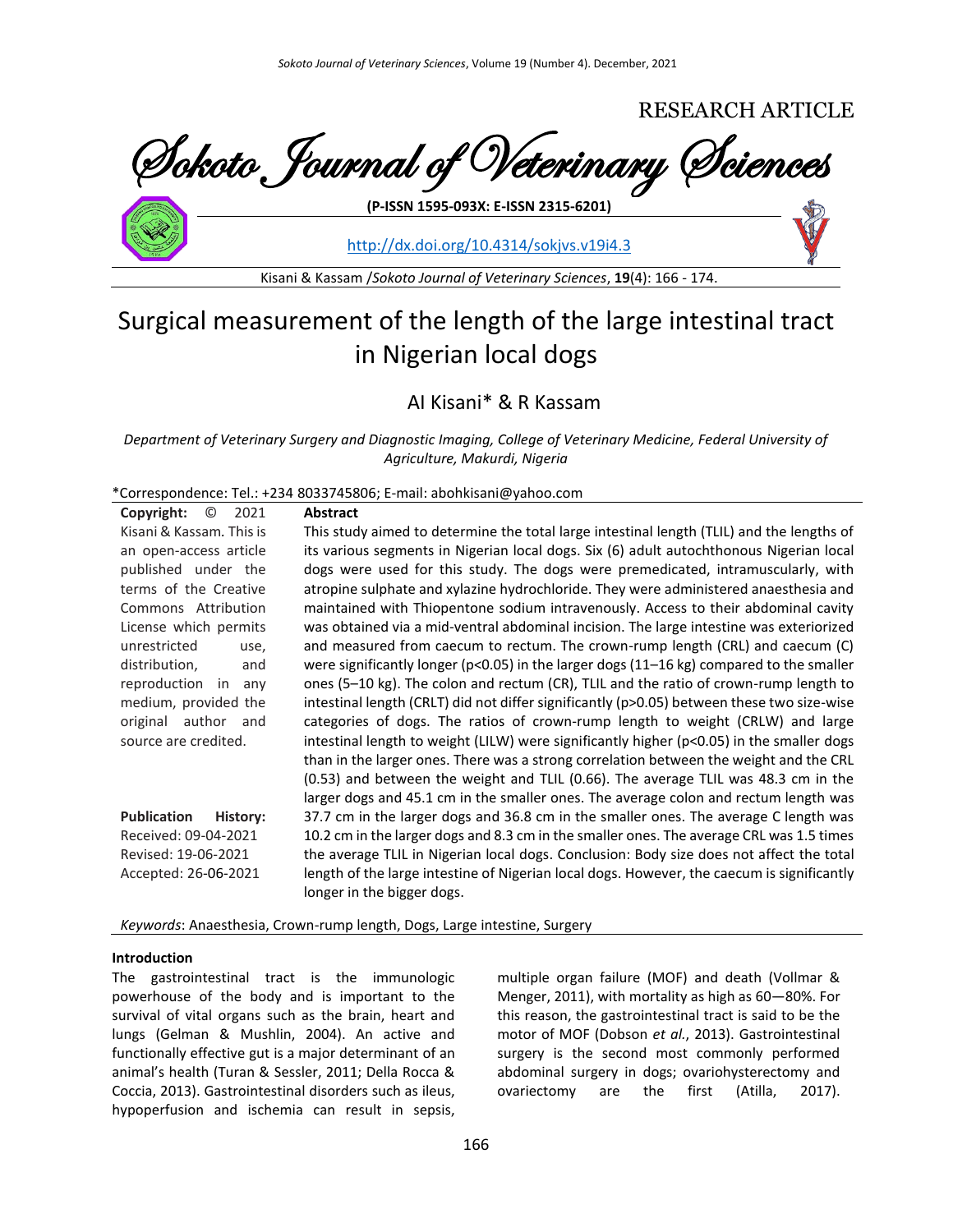Gastrointestinal surgery is also the most commonly performed emergency surgery in dogs (Atilla, 2017).

Contemporary veterinary intestinal surgery derives its success from orthodox human surgical orientation (Ellison *et al.*, 2019). Intestinal surgery is carried out in dogs for diagnostic and therapeutic purposes and involves the small intestine much more frequently than the large intestine (Wylie & Hosgood, 1994; Grimes *et al.*, 2011; Duell *et al.*, 2016). For example, out of 225 intestinal surgeries carried out in a veterinary hospital in dogs only 19 (8.4%) involved the large intestine whereas 206 (91.6%) involved the small intestine (Grimes *et al.*, 2011). Enteric biopsy, enterotomy and intestinal resection and anastomosis are some of the surgical procedures commonly performed in the gastrointestinal tract of dogs (Pavletic and Berg, 1996). Peritonitis is an important complication of intestinal surgery due to leakage of intestinal content resulting from dehiscence of the incision site (Pavletic & Berg, 1996). Intra-abdominal sepsis, hypoalbuminemia and poor surgical technique predispose the patient to intestinal dehiscence (Ellison *et al.*, 2019).

Indications for large intestinal surgery include foreign bodies, neoplasia, intussusceptions (AppleWhite *et al.*, 2001; Morello *et al.*, 2008; Hayes, 2009; Grimes *et al.*, 2011), colonic torsion, colonic strictures, colonic inertia (megacolon), entrapment, and perforations of the colon, rectum and caecum (Bright *et al.*, 1986; Marks, 1986; Clark & Wise, 1994; Nemeth *et al.*, 2008; Smeak & Monnet, 2020). Surgical correction of these disorders involves enterocolitis, colo-colic and colorectal anastomoses (Church *et al.*, 1987; Yoon & Mann, 2008; Sarathchandra *et al.*, 2009; Smeak & Monnet, 2020).

Managing disorders of the gastrointestinal tract are challenging for clinicians and patients, due to its complex nature which makes it almost inaccessible and due to the limited scope of understanding surrounding the cause and progression of many gastrointestinal conditions (Westermarck, 2016).

The gastrointestinal (GI) tract of animals serves multiple functions including digestion, osmoregulation, and protection (Karasov & Douglas, 2013). The major functions of the large intestine are extraction of water and electrolytes from the ileal effluent, storage of faeces, and defecation. In addition, microbial fermentation of organic matter that escapes digestion and absorption in the small intestine also occurs in the large intestine (Leib, 2008). This paper reports total large intestinal length in Nigerian local dogs.

#### **Materials and Methods**

# *Experimental animals*

Six adults, sexually intact autochthonous Nigerian local dogs of both sexes between the ages of 1 and 3 years and weighing 5—16 kg were used for the study. The dogs were bought from different breeders within Makurdi metropolis, Nigeria and were acclimatized for 4 weeks in kennels at the Veterinary Teaching Hospital of the Federal University of Agriculture, Makurdi, Nigeria. The animals were categorized based on body size into larger (10-16kg) and smaller (5-9kg) size dogs in the course of the experiment.

# *Presurgical evaluation*

The dogs were fasted for 12 hours and water was withdrawn for 6 hours before surgery. The dogs were taken to a surgery preparation room where vital parameters (temperature, respiratory rate, heart rate and pulse rate) were taken. A thorough physical examination was carried out on each dog to ensure that only healthy dogs were used for this study.

# *Premedication and anaesthesia*

This study was approved by the ethical committee, Department of Veterinary Surgery and Diagnostic Imaging, College of Veterinary Medicine, Federal University of Agriculture, Makurdi given the permit number PN 2021-003.

The ventral abdomen of each dog was shaved, scrubbed and aseptically prepared for surgery. The dogs were premedicated with atropine sulphate (Jiangsu Huayang Pharmaceutical, China) and Xylazine (VMD, Belgium) at 0.04 mg/kg and 1 mg/kg intramuscularly respectively. Normal saline (Dana pharmaceuticals, Nigeria) was administered at 10 mg/kg/hr intravenously using the cephalic vein. Anaesthesia was induced and maintained intravenously with Thiopental sodium (Rotex medica, Germany) at 10 mg/kg. The dogs were draped and the ventral abdomen was disinfected with 0.05 % chlorhexidine (purit®) (Saro Lifecare Limited, Nigeria) before incisions were made. A mid ventral mid-line incision on the linea alba was made from above the umbilicus to before the pelvic brim using a no. 20 scalpel blade (Figure 1). The incisions were continued on the subcutaneous tissue to expose the linea alba. The linea alba was picked and lifted with thumb forceps. A stab incision was then made on the linea alba using a no. 10 surgical blades with the cutting edge pointing away from the abdominal cavity. The stab incision was then extended cranially and caudally with Metzenbaum scissors. The abdominal cavity was entered into and the various segments of the large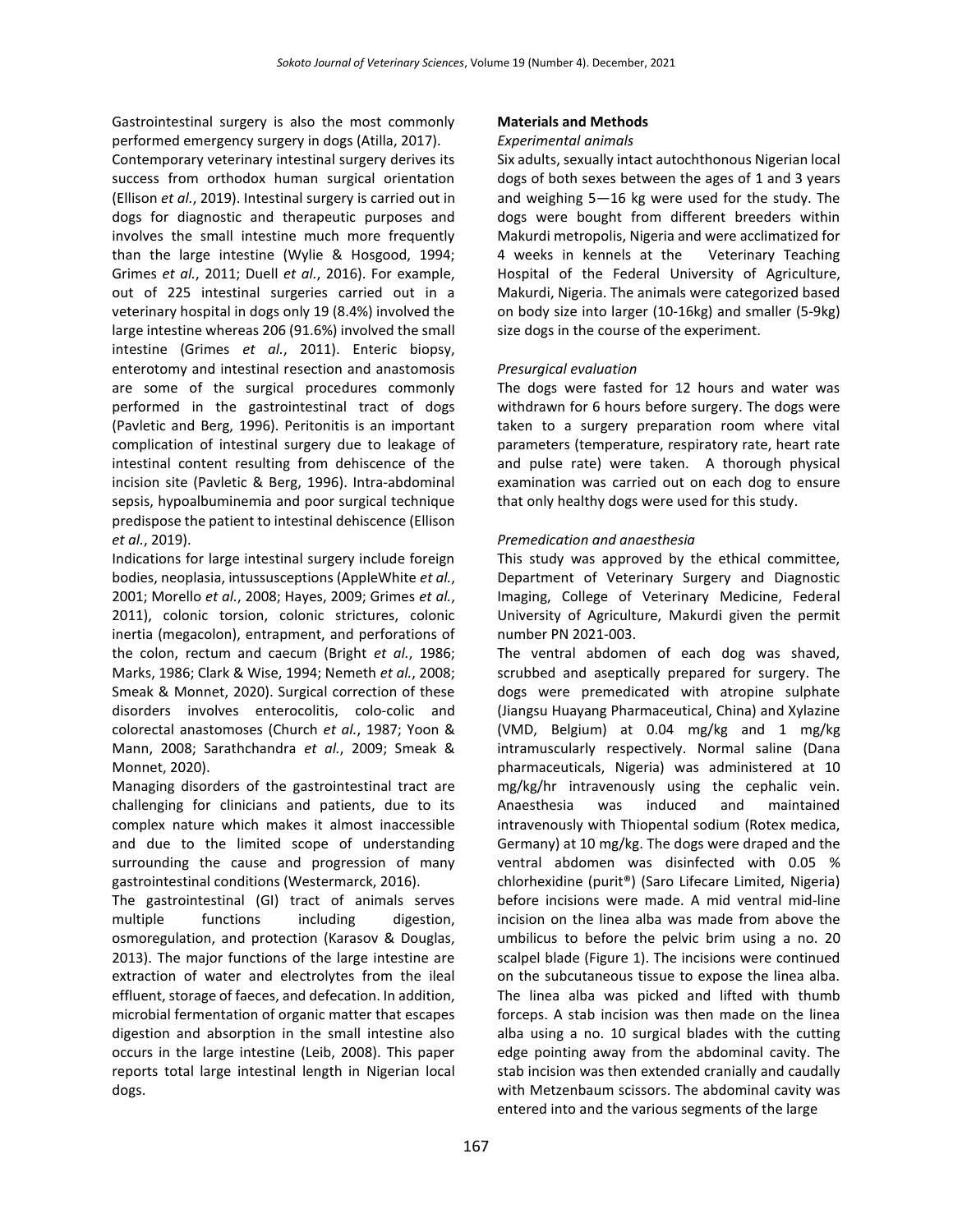

**Figure 1:** Ventral midline abdominal incision



**Figure 2:** The large intestinal tract was exteriorized before measurement



**Figure 3:** Measurement of large intestinal length using sterile drip set

intestine were identified. The thumb and the index fingers were gently inserted into the abdominal cavity and the large intestine was exteriorized and placed on laparotomy pads (figure 2). A sterile drip infusion set was used to measure the length of the individual segment of the large intestine beginning with the caecum, colon and rectum in that order; colon and rectum were measured together (figure 3). After each measurement, the drip set was placed on a calibrated metre rule to determine the length in cm. The large intestine was then gently returned into the abdominal cavity. The abdominal incision was closed in three layers. The peritoneum was closed with chromic catgut (Anhu Kangning Industrial Group, Co. Ltd, China gut) size 3--0 using a simple continuous suture pattern. The subcutaneous tissue was closed with a subcuticular suture pattern using chromic cat (Anhu Kangning Industrial Group, Co. Ltd, China gut) size 3-0 and the skin was closed with nylon (Pal Pharmaceuticals Ltd, China) size 3—0 using a horizontal mattress suture pattern. Ampicillin antibiotic (22 mg/kg) and pentazocine (3 mg/kg) were administered intramuscularly for 3 days respectively.

#### *Statistical analysis*

The results were presented as mean and standard deviation (SD). Student t-test was used to compare the large intestinal length in male and female dogs. Pearson r correlation test was used to compare every pair of data using graph pad prism 5.0. Values of p<0.05 were considered statistically significant. The lengths of various parts of the large intestine were calculated using a two-way analysis of variance (ANOVA). A significant difference was detected at a 5% level of significance (Daniel, 2010).

#### **Results**

The results for crown-rump length, colorectal, caecum, total large intestinal length, the ratio of crown-rump length to intestinal length, ratio of crown-rump length to weight and ratio of large intestinal length to weight are presented in table 1.

The larger dogs (11—16 kg) had mean weight of 13.3±1.3 kg which was significantly higher compared to the smaller dogs (5-10 kg) with mean weight of 7±1.5 kg. The mean crown-rump length of the larger dogs was 74.7±5.0 cm and was significantly higher than that of the smaller dogs. The length of the caecum in the larger dogs was 10.2±1.1 cm which was significantly higher compared to that of the smaller dogs. The ratio of crown-rump length to weight and large intestinal length to weight was significantly lower in the larger dogs compared to that of the smaller dogs. The length of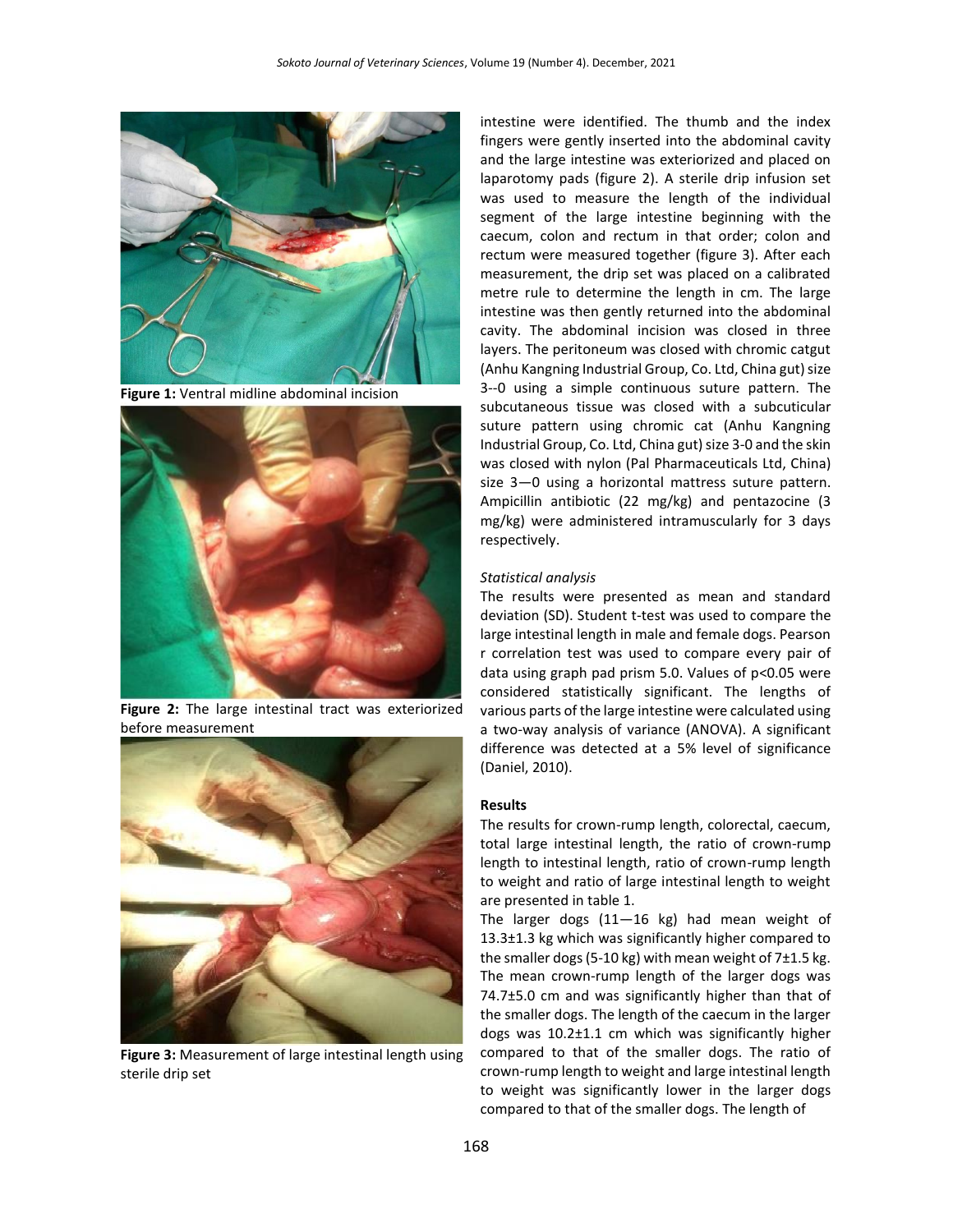colon and rectum and the ratio of crown-rump length over intestinal length did not differ significantly (p>0.05) between the two categories of dogs (Table 1). There was a weak linear correlation between TLIL and CRL, colorectal and CRL and between colorectal and weight. However, there was a strong non-statistically significant linear correlation between TLIL and weight. There was also a strong and statistically significant linear correlation between caecum and weight (Table 2).

The length of the large intestine was significantly longer in female dogs than in males with a range of 48.5 cm to 54.4 cm and an average of 51.13±1.73 cm while the male dogs had a range of 38.2 cm to 46 cm and an average of 42.33±2.24 cm (Table 3).

# **Discussion**

The significantly higher crown-rump length in the bigger dogs with a weight range of 11—16 kg compared to the smaller dogs with a weight range of 5—10 kg agreed with the report of Hoberman & Lewis (2017) indicating that crown-rump length is correlated with body weight. The caecum is a large segment of the large intestine with functions that vary according to the species of the animal. Dressman & Yamada (1991) reported that the dog had a small cecum, similar to that in humans, in line with the dog's carnivorous diet. McGrosky *et al.* (2016) reported that a high proportion of plant material in the diet of domestic dogs was associated with a longer caecum.

In this present study, the caecum of the bigger dogs (11—16 kg) was significantly larger compared with those of the smaller dogs (5-10 kg). This might be because bigger dogs tend to eat more of the diet provided by humans and invariably higher proportions of plant material provided in the diet (McGrosky *et al.*, 2016). This might explain the strong and significant correlation between caecum and weight in this study. However, the quantity of plant material in the natural diet of domestic dogs does not influence the total intestinal length, small intestinal length or large intestinal length (McGrosky *et al.*, 2016). The big caecum is important in the storage and breakdown of food and vitamins (Hilderbrand, 1995). The nonsignificant difference in the total large intestinal length between the two different weight categories of dogs in this study agreed with the report of (McGrosky *et al.*, 2016) indicating that the large intestinal length in the carnivorous species did not differ. Differences were, however, observed with the small intestinal tract length. This means that the large intestine volume relative to body weight or size in carnivores is comparatively the same for bigger and smaller ones. This has been attributed to the fact that dogs consume high- protein diet which undergoes simple digestive processes, unlike animals that consume fibre-rich and low protein diets that requires complex digestive processes as a result of which the animals have a large stomach and large intestinal volume greater relative to body size in large species than in smaller ones with the same diet (Chivers & Hladik, 1980). The genetic

| Weight    |            | Average        | Crown-                                                                                                                                                | Colon &        | Caecum           | Total large    | Ratio         | οf | Ratio                      | οf         | Ratio            | of |
|-----------|------------|----------------|-------------------------------------------------------------------------------------------------------------------------------------------------------|----------------|------------------|----------------|---------------|----|----------------------------|------------|------------------|----|
| range     |            | weight $\pm$   | rump                                                                                                                                                  | rectum         | (cm)             | intestinal     | crown-rump    |    |                            | crown-rump |                  |    |
| (kg)      | <b>SEM</b> |                | length                                                                                                                                                | (cm)           |                  | length (cm)    | length        | to | length                     | to         | intestinal       |    |
|           |            |                | (cm)                                                                                                                                                  |                |                  |                | intestinal    |    | weight (cm)                |            | length           | to |
|           |            |                |                                                                                                                                                       |                |                  |                | length (cm)   |    |                            |            | weight (cm)      |    |
| $5 - 10$  | 7±2.6      |                | $66.8 \pm 1.7$                                                                                                                                        | $36.8 \pm 7.6$ | $8.3 \pm 1.2$    | $45.1 \pm 8.3$ | $1.5 \pm 0.2$ |    | $10.3 \pm 3.2$             |            | $6.8 \pm 1.7$    |    |
| $11 - 16$ |            | $13.3 + 2.3^a$ | $74.7 \pm 8.6^a$                                                                                                                                      | $37.7 \pm 3.2$ | $10.7 \pm 1.9^a$ | $48.3 + 2.3$   | $1.5 \pm 0.2$ |    | 5.7 $\pm$ 1.2 <sup>b</sup> |            | $3.67 \pm 0.5^b$ |    |
|           |            |                | $\mathbf{R}$ . The set of the set of the set of $\mathbf{R}$ and $\mathbf{R}$ is the set of the set of $\mathbf{R}$ and $\mathbf{R}$ and $\mathbf{R}$ |                |                  |                |               |    |                            |            |                  |    |

**Table 1:** Mean total large intestinal length of Nigerian local dogs

Key: a = significantly higher ( $p$ <0.05); b = significantly lower ( $p$ <0.05)

| Table 2: Correlations between total length of the large intestine and of its different segments (colorectal and |  |  |  |  |
|-----------------------------------------------------------------------------------------------------------------|--|--|--|--|
| caecum) and crown rump length and weight                                                                        |  |  |  |  |

|                   |              | Total large intestinal length |            | Colorectal | Caecum    |           |  |
|-------------------|--------------|-------------------------------|------------|------------|-----------|-----------|--|
| Crown rump length | $r = 0.1931$ | p=0.7140                      | r= -0.1013 | p=0.8486   | r= 0.8629 | p= 0.0269 |  |
| Weight            | r=0.6634     | p=0.1509                      | r=0.4743   | p= 0.3419  | r=0.7037  | p=0.1187  |  |

| <u>. www.extragenter.com/windows.com/windows.com/windows/w</u><br>Sex |      | Length (cm) |      |       | Min  | Max  | Average        |
|-----------------------------------------------------------------------|------|-------------|------|-------|------|------|----------------|
| Male                                                                  | 46   | 38.2        | 42.8 | 127   | 38.2 | 46   | $42.3 \pm 3.9$ |
| Female                                                                | 48.5 | 54.4        | 50.5 | 153.4 | 48.5 | 54.4 | $51.1 \pm 3.0$ |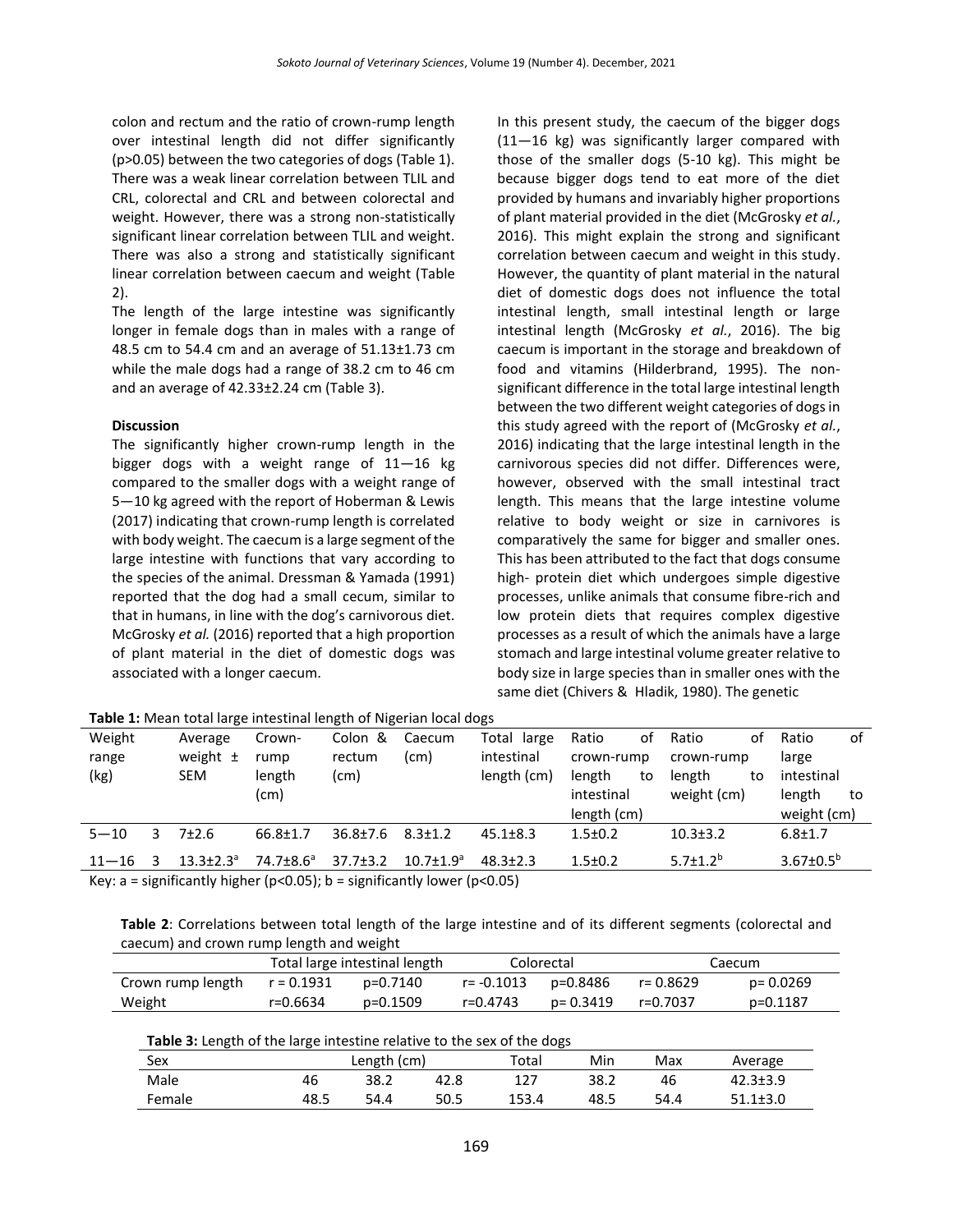determinant for gastrointestinal features correlates with the natural diet of species and is responsible for the variations in the pattern of gastrointestinal development among the different species of animals (Buddington *et al.*, 2000; Widdowson, 1985; Koldovsky *et al*. 1995).

A couple of researchers correlated the body size of an animal to its gastrointestinal anatomy and function as well as metabolism with smaller species having limited digestive capacities which affect rapid and efficient digestion of food (Demment & Van Soest, 1985; Kay, 1985; Martin *et al.*, 1985; VanSoest, 1996). The significant increase in the large intestinal length of female dogs compared to the males might be due to higher energy demand during pregnancy or lactation (Bozinovic *et al.*, 1990). The colon and rectum did not also differ significantly between the two weight categories for the same reason enumerated for total large intestinal length. This is expected as colon and rectum together make up the larger proportion of total large intestinal length, 82% in the smaller dogs (5-10 kg) and 78% in the bigger ones (11—16 kg). Carnivorous species are considered to have a relatively simple gastrointestinal anatomy and a short colon adapted to the digestion of a highprotein diet (Chivers & Hladik, 1980; Maclamon *et al.*, 1984). The dog colon also differs from that of pigs, monkeys, and humans by the absence of haustra which is a feature that allows for rapid transit of particles than fluids in the dog large intestine (Sutton, 2004; Stevens & Hume, 1995). The colon of the dog has a shorter mesentery which prevents the colon from moving freely during colonic transit and when the dog is moving. This limit postural differences in motility and transit in the dog as compared with humans.

The ratio of large intestinal length to weight is significantly lower in bigger dogs (11—16 kg) compared to the smaller ones (5—10 kg). This agrees with the report of (Barry, 1977) indicating that ratios of intestinal lengths to body lengths and weight are lower for large carnivores than small ones. The ratio of crown-rump length to weight also follows a similar trend. However, the ratio of crown-rump length to large intestinal length did not differ significantly. This might be explained by the hypothesis which states that during the embryological ontogenetic process of body lengthening, there was a corresponding increase or lengthening of primordium of both the mesentery and the intestines as well [Iversen, 1972; McNab, 2008; McGrosky *et al.*, 2016).

Leib & Matz (1977) reported that the large intestine in a dog is 28-90 cm in length and the caecum 8-30 cm in length while (McGrosky *et al.*, 2016) in their work on gross intestinal morphology and allometry in various species of carnivore, reported the minimum large intestinal length to be 14 cm and the maximum 115 cm. In our study, the minimum large intestinal length was 45.1 cm and the maximum 48.3 cm. The disparity in TLIL between our study and theirs could be due to differences in breed, method of measurement, flexibility as well as elasticity of the intestinal tract and whether the animals they used were living or a cadaver (Hatton *et al.*, 2015; Muise *et al.*, 2016; Karagule *et al.*, 2016; Bekheit *et al.*, 2020). Previous studies reported measured intestinal length to be longer in cadavers (Exvivo) than in living humans (Invivo) due to the relaxed muscle tone in cadavers (Hosseinpour & Behdad, 2008; Tacchino, 2015).

Other workers measured intraoperative bowel length using various materials such as suture materials, umbilical tape, ruler and laparoscopic grasper and measuring the intestinal tract either from the mesenteric border, antimesenteric border or midway between (Koivisto *et al.*, 1987; Slater & Aufses, 1991; Hosseinpour & Behdad, 2008; Raines *et al.*, 2014; Tacchino, 2015. Muise *et al.* (2016) reported that rigid measuring tools underestimate intestinal length while flexible materials yield reliable results. Furthermore, that measurement on the mesenteric border produces less variation when compared to measurement on the antimesenteric border. This informed our decision to use a drip infusion set which is a flexible material and the mesenteric border for our measurement in this present study.

(Karagul *et al.* (2016) reported shortening of the bowel length up to 14% following repeated measurement. They attributed it to contractions of the bowels after the first measurement which resulted in a shorter measurement in the second. Based on this, all measurements were done once in this study.

The lack of consensus among researchers on the best measurement methods and results is due to the nonavailability of the standardized bowel measurement techniques. In living humans, several different small bowel measurement techniques have been proposed [Shatari *et al.*, 2004; Sinha *et al.*, 2014).

There are many published works involving small bowel length in dogs and humans but there are few or none involving the large intestine (Raines *et al.*, 2014). The large intestine particularly, the colon aside its primary role of aboral transport of undigested nutrients and absorption of water and electrolyte (Holler *et al.*, 1988), takes over the function of the small intestine in patients with short bowel syndrome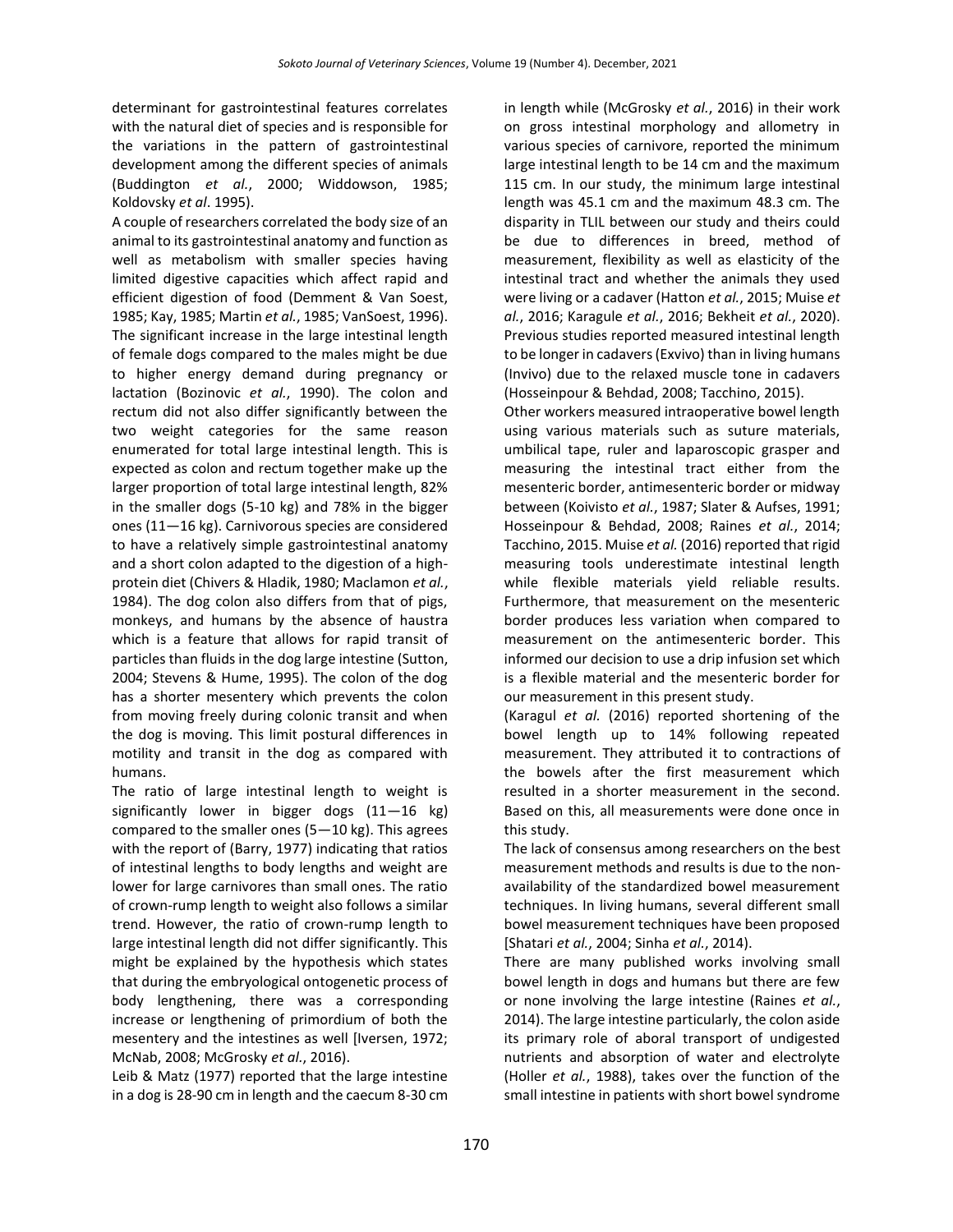(SBS) and intestinal failure following massive small intestinal resection and anastomosis by slowing down intestinal transit time allowing much fluid to be retained within the gastrointestinal tract which promotes intestinal adaptation (Nordgaard *et al.*, 1994; Kelly *et al.*, 2014; Jeppessen, 2014). The colon also absorbs water, electrolytes and the ability of colonic bacterial to breakdown the poorly absorbed carbohydrate and protein into short-chain fatty acids (SCFAs) further ensures the availability of these elements in SBS patients (Kelly *et al.*, 2014; Jeppesen, 2014; Massironi *et al.*, 2020). This improves the outcome and survival of SBS patients (Todo *et al.*, 1994).

Although there are no reported clinical cases of short bowel syndrome in dogs and cats in Nigeria, Eyarefe *et al.* (2011), confirmed intestinal surgical conditions such as intussusception, volvulus and torsion which are some of the intestinal conditions that are indications for intestinal resection and anastomosis and consequently short bowel syndrome, constituted 7.5% of surgical cases managed in some veterinary clinics in southwestern Nigeria.

The result of this study is of importance in patients with short bowel syndrome as it will enable the surgeon to plan adequately for surgical and nutritional intervention that will ensure the survival of the patient and avoid life-threatening complications (Sinha, 2014).

# **Conflict of Interest**

The authors declare that there is no conflict of interest.

# **References**

- Applewhite AA, Hawthorne JC & Cornell KK (2001). Complications of enteroplication for the prevention of intussusception re¬currence in dogs: 35 cases (1989–1999). *Journal of AmericanVeterinary Medical Association,* doi: 10.2460/javma.2001.219.1415.
- Atilla A (2017). Gastrointestinal surgery —some tips and tricks. *Companion Animal,* **22**(6): 332- 337.
- Barry RE (1977). Length and absorptive surface area apportionment of segments of the hindgut for eight species of small mammals. *Journal of Mammal,* **58**(3): 419-420.
- Bekheit M, Ibrahim MY, Tobar W, Galal I & Elward AS (2020). Correlation between the Total Small Bowel Length and Anthropometric Measures in Living Humans: Cross-Sectional Study. *Obesity Surgery*, **30**(2):681-686.
- Bozinovic FFF & Novoa Veloso C (1990). Seasonal changes in energy expenditure and digestive tract of Abrothrixandinus in the Andes range. *Physiological Zoology,* **63**(12): 1216– 1231.
- Bright RM, Burrows CF, Goring R, Fox S & Tilmant L (1986). Subtotal colectomy for treatment of acquired megacolon in the dog and cat. *Journal of American Veterinary Medical Association,* **188**(12): 1412–1416.
- Buddington RK, Malo C & Elnif J (2000). Ontogenetic development of intestinal nutrient transporters in the mink. *American Journal of Physiology,*  doi.10.1152/ajpregu.2000.279.6.R2287.
- Chivers DJ & Hladik CM (1980). Morphology of the gastrointestinal tract in primates— Comparisons with other mammals in relation to diet. *Journal of Morphology,* **166**(3):337–386.
- Church EM, Mehlhaff CJ & Patnaik AK (1987). Colorectal adenocar¬cinoma in dogs: 78 cases (1973–1984). Journal of American Veterinary Medical Association, 191:727– 730.
- Clark GN & Wise LA (1994). Stapled typhlectomy via colotomy for treatment of cecal inversion in a dog. *Journal of American Veterinary Medical Association*, **204**(10): 1641–1643.
- Daniel WW (2010). Biostatistics: Basic Concept and Methodology for Health Sciences. John Wiley& Son, New Delhi., India. P783.
- Della Rocca G & Coccia C (2013). Acute lung injury in thoracic surgery. *Current Opinion in Anaesthesiology,*

doi.10.1097/ACO.0b013e32835c4ea2.

- Demment MW & Van Soest PJ (1985). A nutritional explanation for body-size patterns of ruminant and nonruminant herbivores. *American Naturalist*, doi.10.1086/284369.
- Dobson GP, Faggian G, Onorati F & Vinten-Johansen J (2013). Hyperkalemic cardio-plegia in adult and pediatric cardiac surgery: end of an era? *Frontiers in Physioogy,* doi:10.3389/fphys.2013.00228.
- Dressman JB & Yamada K (1996). Animal models for oral drug absorption. In: *Pharmaceutical Bioequivalence* (P Welling, FL Tse, editors). New York., Marcel Dekker. pp 235–266.
- Duell JR, ThiemanMankin KM & Rochat MC (2016). Frequency of dehiscence in hand-sutured and stapled intestinal anasto¬moses in dogs. *Veterinary Surgery,* doi. 10.1111/vsu.12428.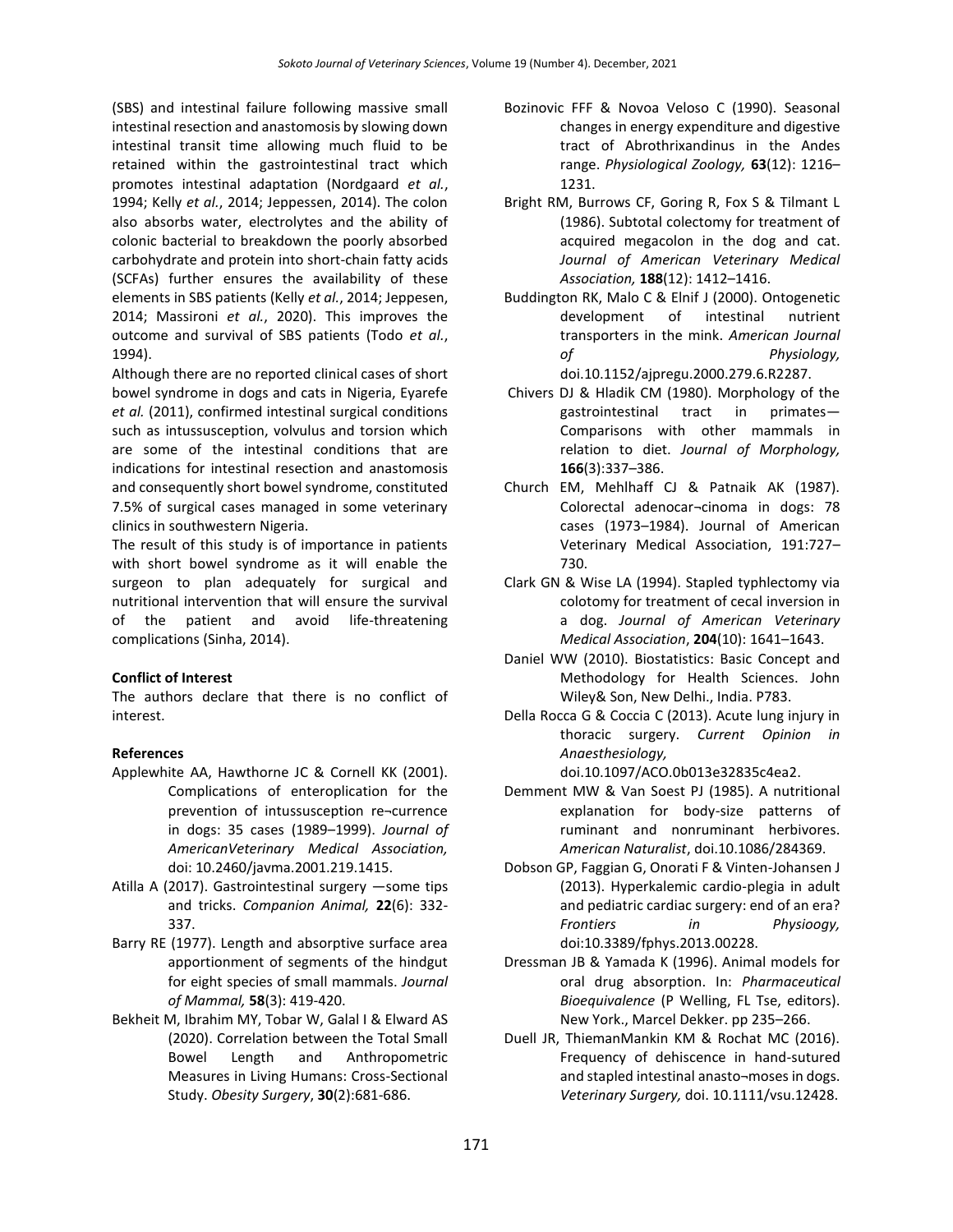- Ellison GW, Case JB & Regier PJ (2019). Intestinal surgery in small animals: historical foundations, current thinking, and future horizons. Veterinary Surgery, **48**(7):1171– 1180.
- Eyarefe OD, Alonge TO & Fayemi EO (2011). The Incidence of Intestinal Obstructive Diseases in Selected Veterinary Clinics and Hospitals in South Western Nigeria. *Nigerian Veterinary Journal,* **32**(1): 36 – 39.
- Gelman S & Mushlin PS (2004). Catecholamineinduced changes in the splanchnic circulation affecting systemic hemodynamics. *Anesthesiology,* doi.10.1097/00000542-200402000-00036.
- Grimes JA, Schmiedt CW, Cornell KK & Radlinksy MA (2011). Identification of risk factors for septic peritonitis and failure to survive fol¬lowing gastrointestinal surgery in dogs. *Journal of American Veterinary Medical Association,*  **238**(4): 486–494.
- Hatton GB, Yadav V, Basit AW & Merchant HA (2015). Animal Farm: Considerations in Animal Gastrointestinal Physiology and Relevance to Drug Delivery in Humans. *Journal of Pharmaceutical Sciences,* doi 10.1002/jps.24365.
- Hayes G (2009). Gastrointestinal foreign bodies in dogs and cats: a retrospective study of 208 cases. *Journal of Small Animal Practice*, **50**(11): 576–583.
- Hildebrand M (1995). Análisedaestruturadosvertebrados. São Paulo, Atheneu. Pp 700.
- Hoberman AM & Lewis EM (2017). Juvenile Toxicology Testing. In: *Reproductive and Developmental Toxicology* (RC Gupta, editor). Academic press. Pp 129–144.
- Holler H, Figge A, Richter J & Breves G (1988). Calcium and in-organic phosphate net absorption from the sheep colon and rectum perfused in vivo. *Journal of Animal Physiology and Animal Nutrition,* **59**:9–15.
- Hosseinpour M & Behdad A (2008). Evaluation of small bowel measurement in alive patients. *Surgical and Radiologic Anatomy,*  doi.10.1007/s00276-008-0398-2.
- Iversen JA (1972). Basal energy metabolism of mustelids. *Journal of Comparative Physiology,* **81**:341–344.
- Jeppesen PB (2014). Spectrum of short bowel syndrome in adults: intestinal insufficiency to intestinal failure. *Journal of Parenteral*

*and Enteral Nutrition,* doi.10.1177/0148607114520994.

- Karagul S, Kayaalp C, Kirmizi S, Tardu A, Ertugrul I, Tolan K & Sumer F (2016). Influence of repeated measurements on small bowel length. *Springer Plus,* **5**(1): 1828.
- Karasov WH & Douglas AE (2013). Comparative digestive physiology. *Comprehensive Physiology,* **3**(2):741-83.
- Kay RNB (1985). Comparative studies of food propulsion in ruminants. In: Physiological and pharmacological aspects of the reticulorumen (LAA Ooms, AD Degryse, ASJAM Van Miert, editors) Dordrecht., The Netherlands. Pp 155–170.
- Kelly DG, Tappenden KA, Winkler MF (2014). Short bowel syndrome: highlights of patient management, quality of life, and survival. *Journal of Parenteral and Enteral Nutrition,* doi.10.1177/0148607113512678.
- Koivisto P, Lempinen M & Miettinen TA (1987). Fecal bile acids related to small-bowel length before and after ileal exclusion. *Scandinavian Journal of Gastroenterology,* doi.10.3109/00365528709011144.
- Koldovský O, Dobiášová M, Hahn P & Kolinska J (1995). Development of gastrointestinal functions. *Physiological Research,* **44**: 341– 348.
- Leib M & Matz M (1997). Diseases of the intestines. In: *Practical Small Animal Internal Medicine* (M Leib, W Monroe, editors). Philadelphia, WB Saunders. Pp 685–760.
- Leib MS (2008). Large intestine. In: *Small Animal Gastroenterology* (MJ Steiner, editor). SchlüterscheVerlagsgesellschaftmbH & Co.KG, Hans-Böckler-Allee 7, 30173 Hannover. Pp 217-240.
- Maclarnon A, Martin RD, Chivers DJ & Hladik CM (1984). Some aspects of gastrointestinal allometry in primates and other mammals. *International Journal of Primatology,* **5**(4):358–358.
- Marks A (1986). Torsion of the colon in a rough Collie. *Veterinary Record,* **118**(14): 400.
- Martin RD, Chivers DJ, MacLarnon AM & Hladik CM (1985). Gastrointestinal allometry in Primates and other mammals. In: *Size and Scaling in Primate Biology: Advances in Primatology* (WL Jungers, editor). Springer., Boston. Pp 61–89.
- Massironi, S, Cavalcoli F, Rausa E, Invernizzi P, Braga M & Vecchi M (2020). Understanding short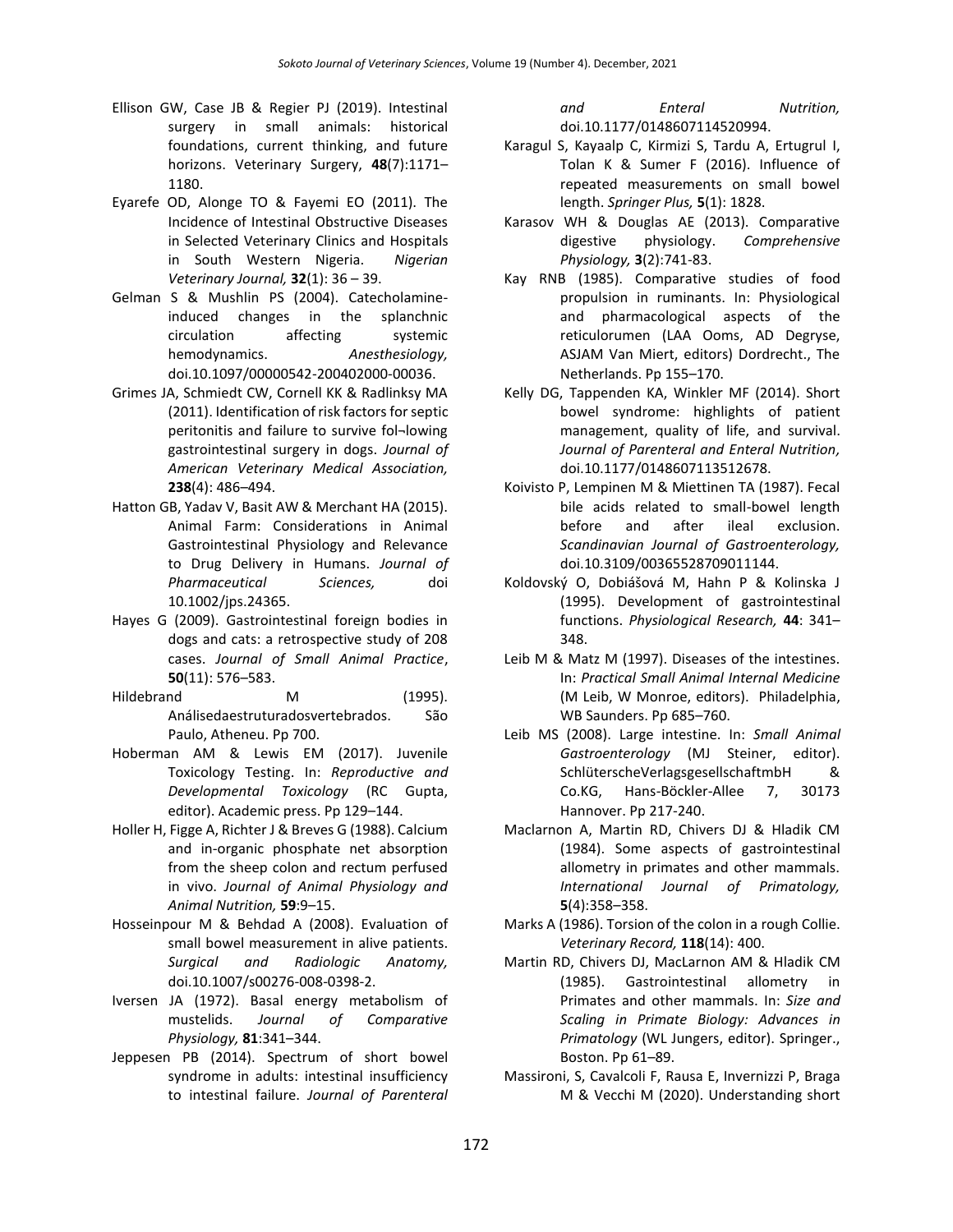bowel syndrome: Current status and future perspectives. *Digestive and Liver Disease,* doi.10.1016/j.dld.2019.11.013.

- McGrosky A, Navarrete A, Isler K, Langer P & Clauss M (2016). Gross intestinal morphometry and allometry in Carnivora. *Eurpean Journal of Wild life Research,* doi 10.1007/s10344-016- 1011-3.
- McNab BK (2008). An analysis of the factors that influence the level and scaling of mammalian BMR. Comparative Biochemistry and Physiology part A: *Molecular & Integrative Physiology,* **151**(1):5–28.
- Morello E, Martano M, Squassino C, Iussich S, Caccamo R, Sammartano F, Bellino C & Buracco P (2008). Transanal pull-through rectal amputation for treatment of colorectal carci-noma in 11 dogs. *Veterinary Surgery*, **37**(5): 420–426.
- Muise DE, Tacket JJ, Callender AK, Gandotra N, Bamdad MC & Cowles RA (2016). Accurate assessment of bowel length: the method of measurement matters. *Journal of Surgical Research,* **206**(1):146-150.
- Nemeth T, Solymosi N & Balka G (2008). Long-term esults of subto¬tal colectomy for acquired hypertrophic megacolon in eight dogs. *Journal of Small Animal Practice,* doi.10.1111/j.1748-5827.2008.00624.x.
- Nordgaard I, Hansen BS & Mortensen PB (1994). Colon as a digestive organ in patients with short bowel. *Lancet,* doi.10.1016/s0140- 6736(94)91220-3.
- Pavletic MM & Berg J (1996). Gastrointestinal surgery. In: *Complications in Small Animal Surgery* (AJ Lipowitz, DD Caywood, CD Newton, A Schwartz, editors). Williams & Wilkins, Baltimore. Pp 365–398.
- Raines D, Arbour A, Thompson HW, Figueroa-Bodine J & Joseph S (2014). Variation in small bowel length: factor in achieving total enteroscopy? *Digestive Endoscopy,* doi.10.1111/den.12309.
- Sarathchandra SK, Lunn JA & Hunt GB (2009). Ligation of the caudal mesenteric artery during resection and anastomosis of the colorectal junction for annular adenocarcinoma in two dogs. *Australian Veterinary Journal,* doi.10.1111/j.1751-0813.2009.00473.x.
- Shatari T, Clark MA, Lee JR & Keighley MRB (2004). Reliability of radiographic measurement of small intestinal length. *Colorectal Disease,* **6**(5):327–329.
- Sinha R, Trivedi D, Fallis S & Murphy PD (2014). Small intestinal length measurement on MR enterography: comparison with in vivo surgical measurement. *American Journal of Roentgenol,* doi.10.2214/AJR.13.11944.
- Slater G & Aufses Jr AH (1991). Small bowel length in Crohn's disease. *American Journal of Gastroenterology,* doi.10.1007/s00384-002- 0475-7.
- Smeak DD & Monnet E (2020). Colectomy and subtotal colectomy. In: *Gastrointestinal Surgical Techniques in Small Animals* (E Monnet, DD Smeak, editors). Wiley Blackwell. Pp 209- 217.
- Stevens CE & Hume ID (1995). Comparative physiology of the vertebrate digestive system, Second edition, Cambridge University Press. Cambridge, pp 46-93.
- Sutton SC (2004). Companion animal physiology and dosage form performance. *Advanced Drug Delivery Reviews,* **56**(10):1383–1398.
- Tacchino RM (2015). Bowel length: measurement, predictors, and impact on bariatric and metabolic surgery. *Surgery for Obesity and Related Diseases,* **11**(2): 328-34.
- Todo S, Reyes J, Furukawa H, Elmagd KA, Lee RG, Tzakis A, Rao AS & Starzl TE (1995). Outcome analysis of 71 clini-cal intestinal transplantations. *Annals of Surgery,* doi.10.1097/00000658-199509000-00006.
- Turan A & Sessler DI (2011). Steroids to ameliorate postoperative pain. *Anesthesiology,* **115**: 4579. doi:10.1097/ALN.0b013e31822a2871.
- VanSoest PJ (1996). Allometry and ecology of feeding behavior and digestive capacity in herbivores: A review. *Zoo Biology,* **15**(5): 455–479.
- Vollmar B & Menger MD (2011). Intestinal ischemia/reperfusion: microcirculatory pathology and functional consequences. *Langenbeck's Archives of Surgery,* **396**:13– 29. doi:10.1007/s00423-010-0727-x.
- Westermarck E (2016). Chronic diarrhea in dogs: what do we actually know about it? *Topics in Companion Animal Medicine,*  doi.10.1053/j.tcam.2016.03.001.
- Widdowson EM (1985). Development of the digestive system: comparative animal studies. *American Journal of Clinical Nutrition,* doi.10.1093/ajcn/41.2.384.
- Wylie KB & Hosgood GH (1994). Mortality and morbidity of small and large intestinal surgery in dogs and cats: 74 cases (1980–